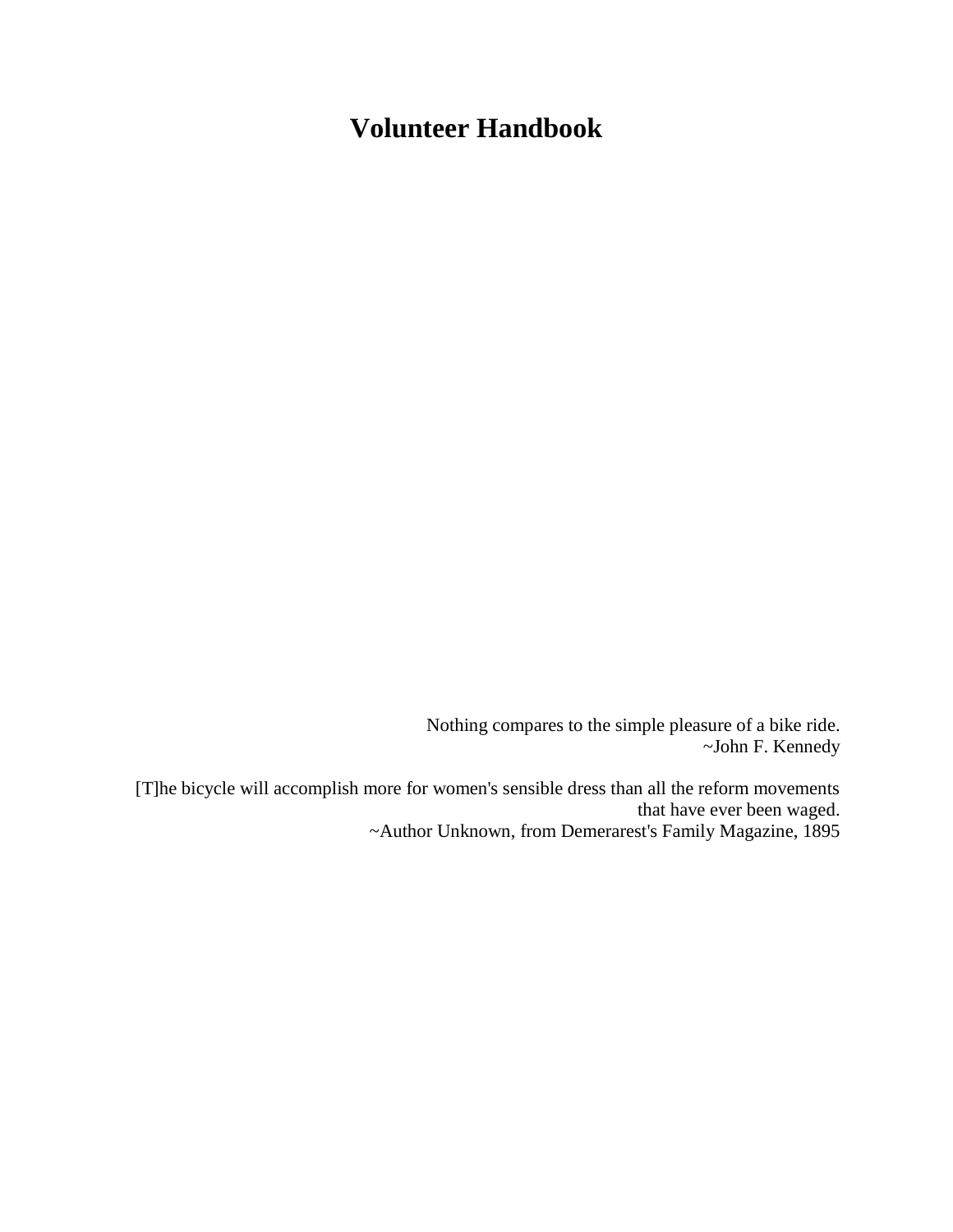### <span id="page-1-0"></span>**Emergency Contacts**

- ●Chris Turner (President): 907-306-8683
- ●Shop Hotline: 907-258-6822 (OTCC)
- ●Police, Fire, Ambulance: 911
- ●Diamond Self Storage: (907) 248-1840 or (907) 245-0396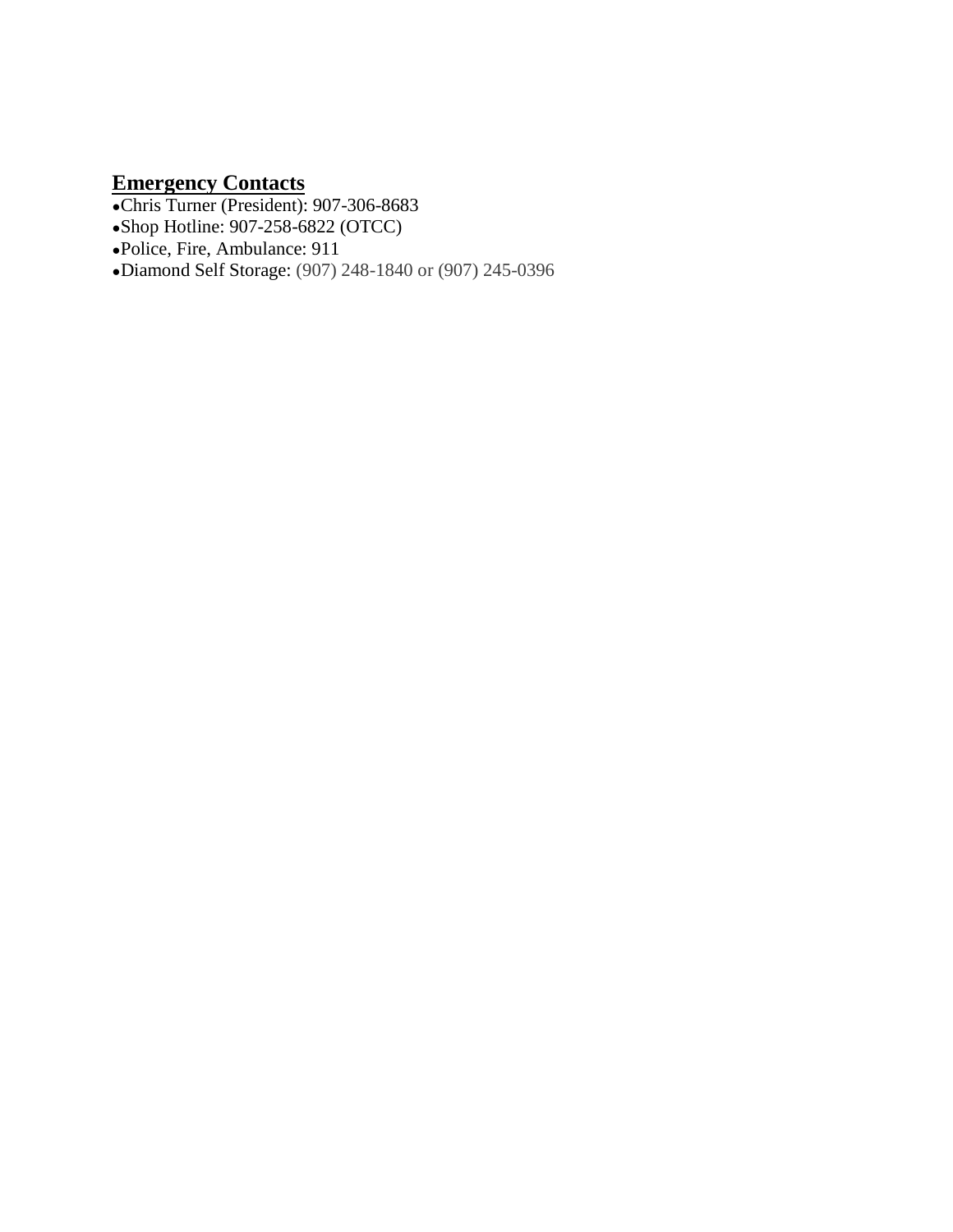# **Table of Contents**

| <b>Committed member</b> | 10 |
|-------------------------|----|
|                         |    |
|                         |    |
|                         |    |
|                         |    |
|                         |    |
|                         |    |
|                         |    |
|                         |    |
|                         |    |
|                         |    |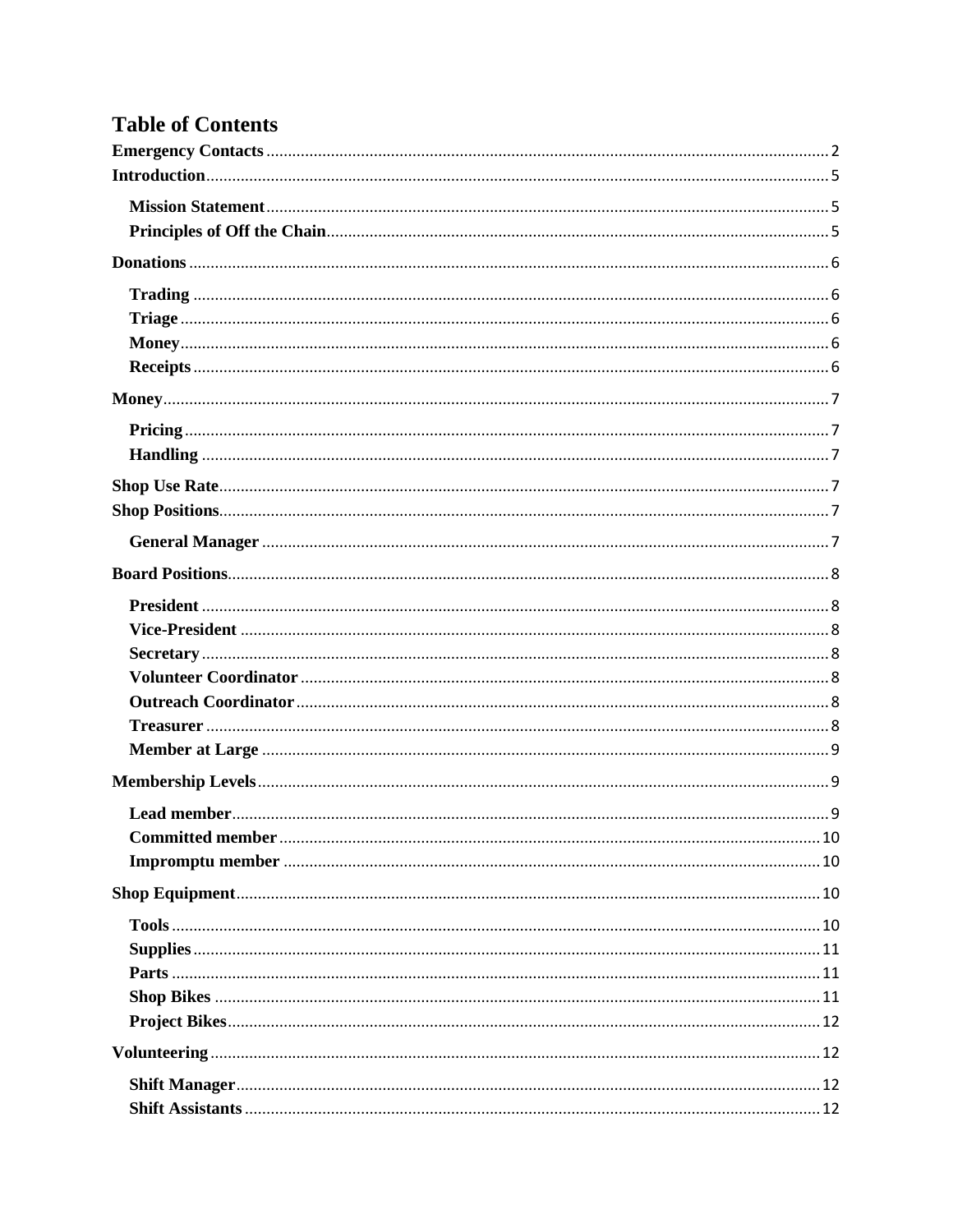| 6. |  |
|----|--|
|    |  |
|    |  |
|    |  |
|    |  |
|    |  |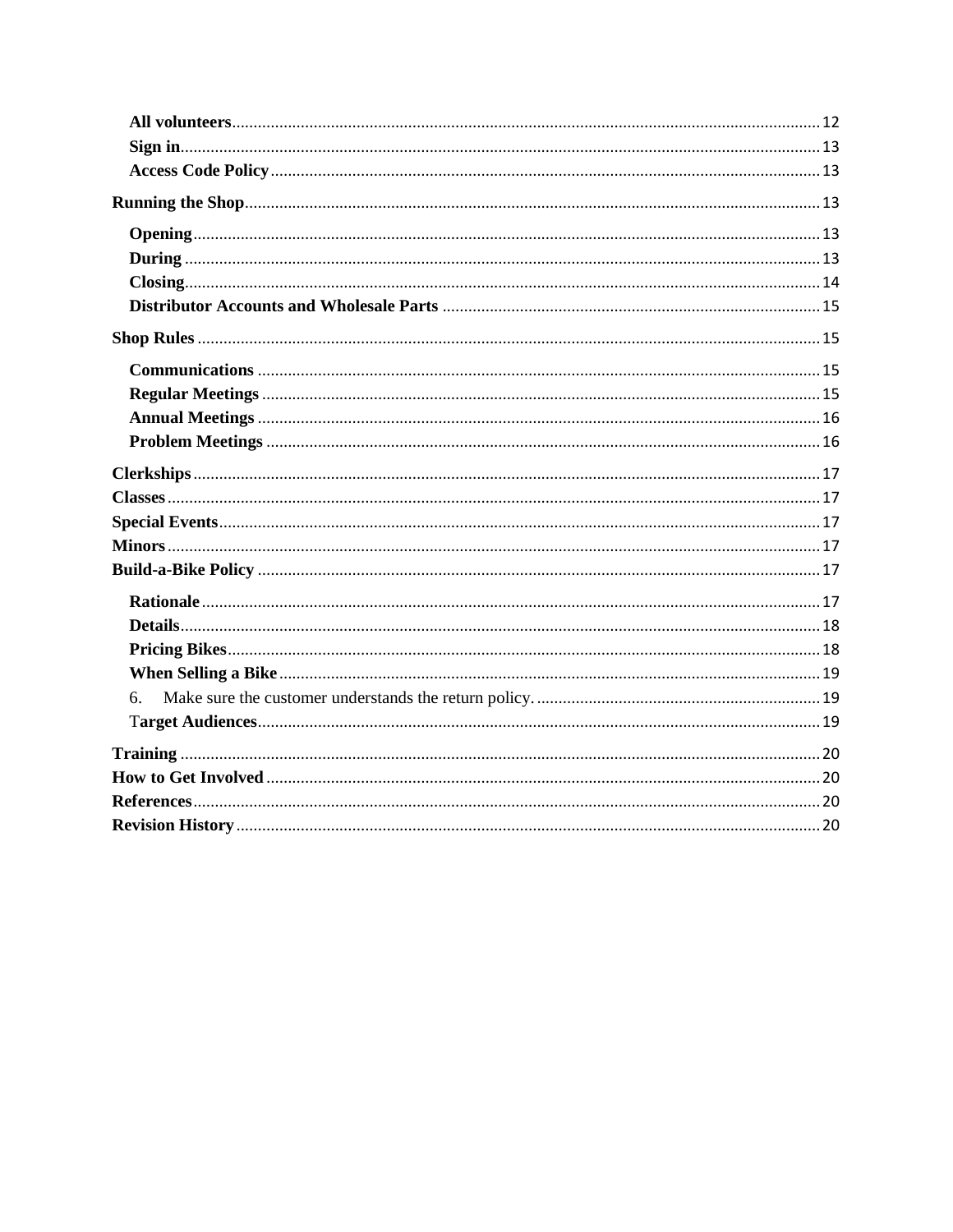# <span id="page-4-0"></span>**Introduction**

This booklet has been designed to assist volunteers at Off the Chain Bicycle collective. It contains information to help you run and work at the shop, participate in meetings, and take part in other activities that Off the Chain sponsors. If you have any questions while volunteering this should be the first place you look for an answer.

Community collectives and collectives are unique institutions. Due to the egalitarian (ideal) nature of the organizational structure, all of the collective members are not only responsible for running Off the Chain, but also for sharing power, and communicating their needs in a constructive and collective manner. The membership of the collective is ultimately responsible for every aspect of Off the Chain.

Have fun!

# <span id="page-4-1"></span>**Mission Statement**

Off the Chain is a low cost, volunteer run bicycle collective open to the Anchorage community. Off the Chain strives to increase bicycle ridership, awareness, and safety through community service and education.

### <span id="page-4-2"></span>**Principles of Off the Chain**

- Our common goals should come first, personal differences should be set aside.
- Board positions and Managers are the servants of the Membership.
- Off the Chain will not lend its name or endorse any outside enterprise without unanimous approval of the board; though, we may work with other groups to achieve our mission.
- Off the Chain is nonprofessional; however, we may employ workers to administer business aspects of the collective.
- Off the Chain operates with the minimum level of organization possible, we strive to be transparent. Committees may be formed to fulfill a specific function.
- In order to avoid public controversy, Off the Chain is an apolitical organization. Off the Chain will not endorse specific candidates, but may publicly support certain bills or measures with the support of its board and 75% of voting members.
- In order to emphasize the non-hierarchical nature of a collective, all members of Off the Chain should remain anonymous when addressing the press.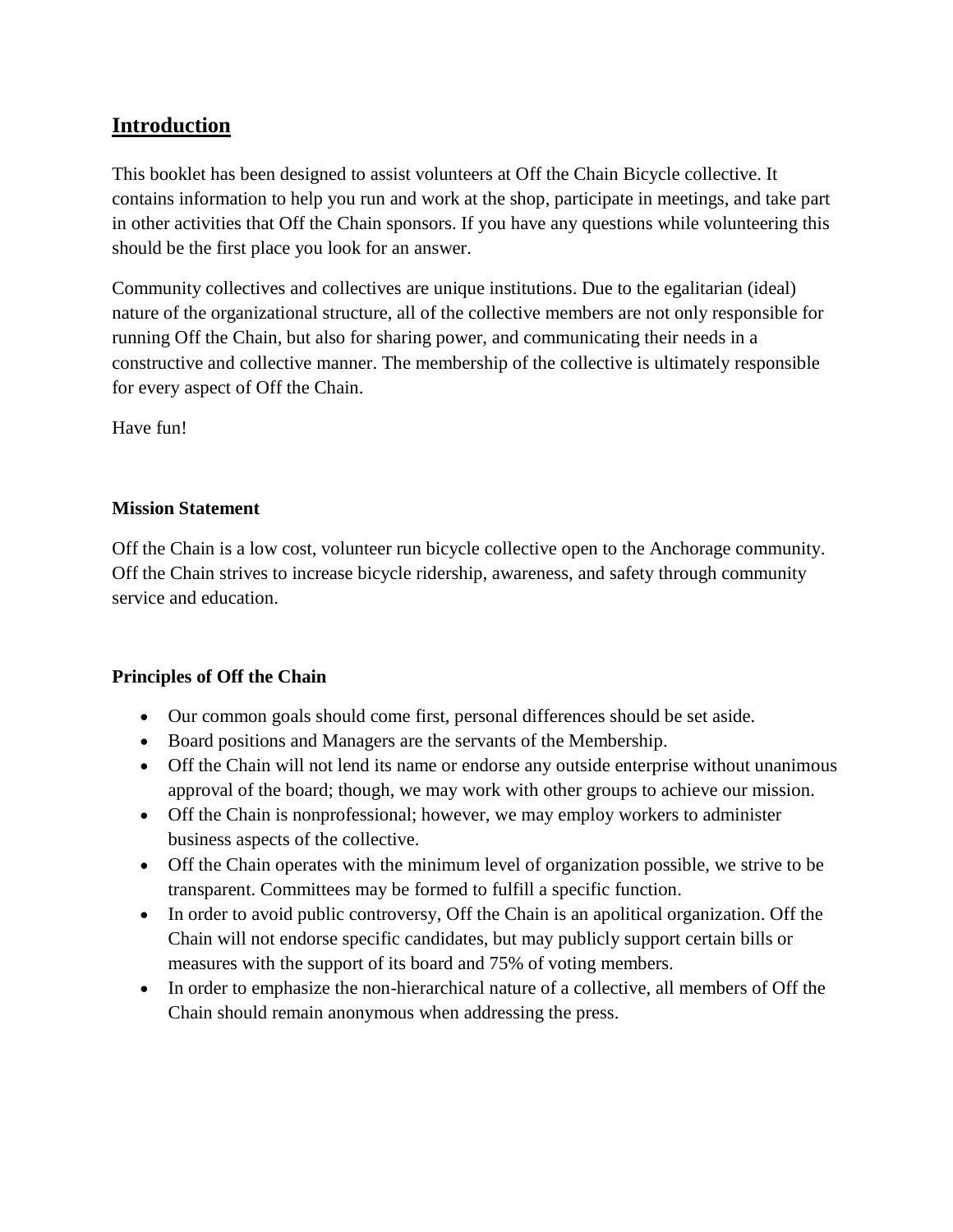# <span id="page-5-0"></span>**Donations**

We accept all bikes and parts, regardless of their condition; we do this in order to encourage all bikes to be recycled. When accepting a bike donation, place a tag on the bike that includes the date of donation, your initials, and what triage level the bike is at. If the bike is at the "Fixer" triage level then make sure to assess the bike and list specifically what needs to be repaired on it.

# <span id="page-5-1"></span>**Trading**

We maintain a strict "**No Trades**" policy. We do this for two reasons. The first is to remove the incentive for laundering stolen bikes at our shop. If someone trades a stolen bike to our shop, it can lead to legal problems for the person who ends up with the bike. The second reason we do this is to discourage "cherry picking". If you would like a part that you don't need, that is available for sale, please donate an amount equal to the fair market value of that part to the coop.

This policy applies to everyone so that we don't have to discriminate against any one person or group of people.

#### <span id="page-5-2"></span>**Triage**

Off the Chain grades donated bikes according to a 3-level scale.

- Fixer Bikes that need a tune up or repair before use. Please make sure that the tag on this bike has a list of what needs to be fixed.
- Ready to Roll Bikes that are safe, functional, and ready to be ridden. This doesn't mean good enough for you; it means you would feel comfortable giving it to your grandmother.
- Stripper Make every effort to strip for parts and recycle unusable metal.

#### <span id="page-5-3"></span>**Money**

Off the Chain accepts monetary donations. If you would like to make a cash or check donation please place it in the donation container in the shop, give it to the shift manager, or to the collective's treasurer. If you would like to make a /debit/credit card donation, talk to the shift manager on duty about using the credit card reader.

#### <span id="page-5-4"></span>**Receipts**

We can offer donors receipts for tax deduction purposes. Provide a donation receipt from the receipt book to the donor to fill out, including the the estimated value of the donation.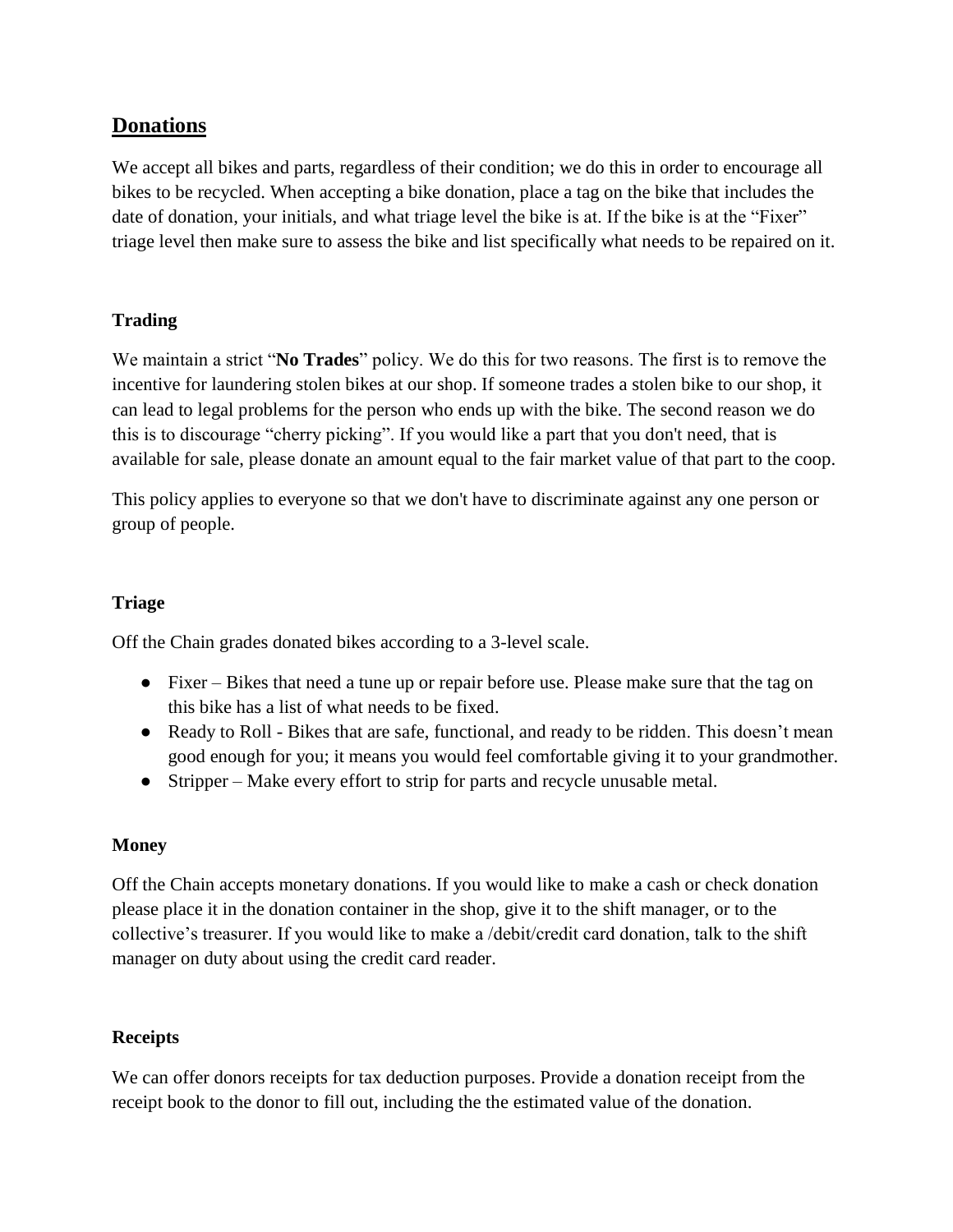# <span id="page-6-0"></span>**Money**

#### <span id="page-6-1"></span>**Pricing**

Off the Chain operates on a donations-only basis. This means that we don't have a set price for any item that we have not purchased; most items that we sell are on a "pay what you can" basis. Prices that are listed on for-sale items are a suggested price that was set with shop operating costs, wholesale cost, and shipping costs in mind. If you are not sure about the price of an item, consult the pricing rubric posted on the wall of the shop. Please consult with the shift manager on duty if you think that the price on the rubric is not appropriate to the part or the customer. The Shift Manager has the final say on all prices.

#### <span id="page-6-2"></span>**Handling**

When small amounts of money (less than \$20) are donated to the shop they may be put in the donations jar. This jar will be emptied by the shift manager after each shift. When money is removed from the donation box at the end of a shift, it should be placed in a bank envelope and taken directly to the bank and deposited.

Mark an entry in the financial ledger for all end of shift deposits. The ledger is the spreadsheet on the desktop screen of the very old computer on the desk in the office.

#### <span id="page-6-3"></span>**Shop Use Rate**

In order to pay rent, and cover other expenses, Off the Chain has an hourly shop rate. This rate is to be paid, on a voluntary basis, by everyone while they are using the shop. The current rate will be posted in the shop. People who use the shop are responsible for keeping track of their own time, and depositing the correct amount of money in the donation container prior to their departure. This rate is a *suggested* rate only.

### <span id="page-6-4"></span>**Shop Positions**

#### <span id="page-6-5"></span>**General Manager**

Duties include implementing new policy decisions and making sure that the wishes of the coop membership are implemented.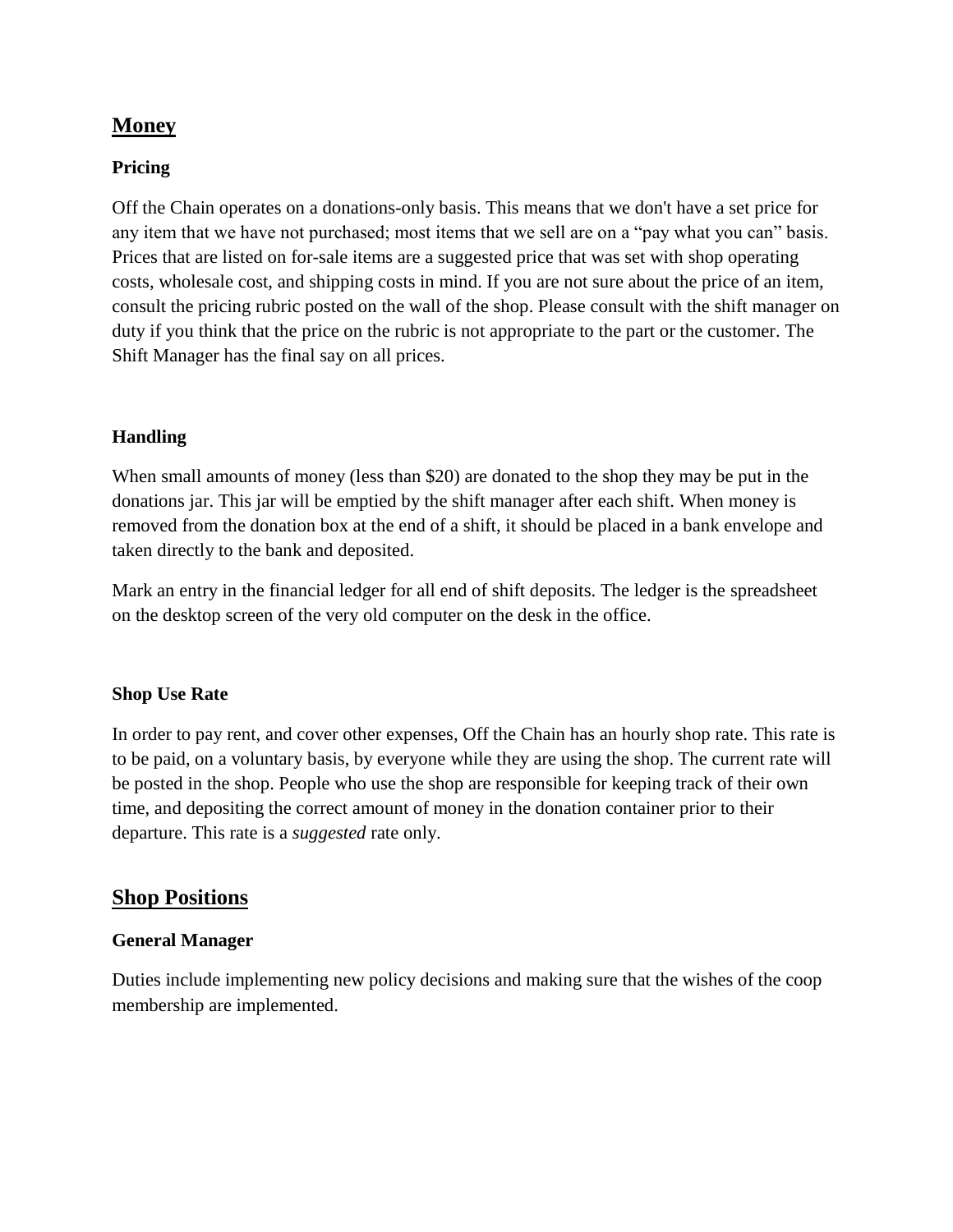# <span id="page-7-0"></span>**Board Positions**

Board positions are held for a time of one year.

### <span id="page-7-1"></span>**President**

The person who holds this position is in charge of overseeing the general direction that the collective is taking.

# <span id="page-7-2"></span>**Vice-President**

The person in this position is in charge whenever the president is unable to attend the the president's duties.

# <span id="page-7-3"></span>**Secretary**

The person in this position is in charge of documentation for the shop. If you hold this position you will need to take notes at meetings and post them to our website, as well as keep a paper record accessible at the shop. You will also need to maintain the volunteer hour records and other shop documentation.

# <span id="page-7-4"></span>**Volunteer Coordinator**

The person who holds this position will be tasked with wrangling volunteers! If you hold this position you will need to schedule volunteer hours to ensure that all shifts are covered, contact all volunteers with shop hours on a weekly basis to remind them of their hours, and make sure that there were no problems during the previous week. This person is also in charge of helping new members to get involved. As a volunteer run organization, this might be the most important board position. It's probably also the hardest and most time consuming.

### <span id="page-7-5"></span>**Outreach Coordinator**

This position is, to a large extent, the public face of the collective. The person who holds this position should be responsible, good at talking to people, and good at communicating what the shop is for and how it runs. If you hold this position you will be in charge of collective events that happen that are not regular shop-hours, though responsibility for individual events can be delegated to other willing volunteers. Examples of outreach events are: community bike tuneups, Boys & Girls Club work, and clinics. This person is also in charge of advertising and letting the community know what the shop is about.

# <span id="page-7-6"></span>**Treasurer**

This person handles financial considerations related to the shop. If you hold this position you will need to monitor Off the Chain's finances and keep financial records. You will also need to report our financial status regularly at shop meetings.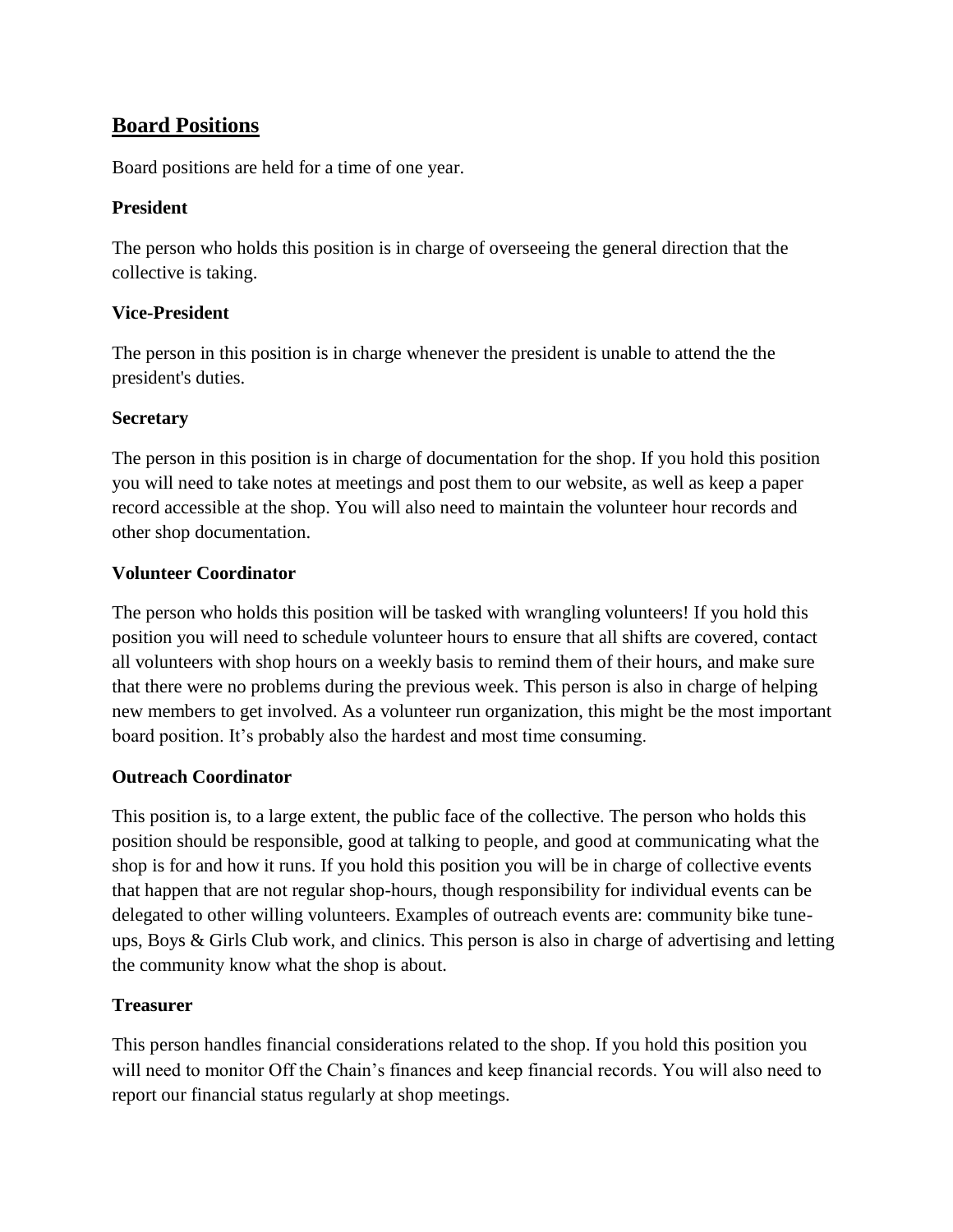#### <span id="page-8-0"></span>**Member at Large**

This person is responsible for overseeing major projects in the shop. Such projects might include building new benches work benches, changing the layout of the shop floor, moving piles of donated bikes between storage and the shop, organizing the delivery or pick up of large donations, etc. This person is also responsible for monitoring the Off the Chain's inventory of tools and consumables, and for ordering replacements when necessary.

# <span id="page-8-1"></span>**Membership Levels**

You are a member of Off the Chain collective when you say you are. There are 3 levels of membership. To become a Lead Member, or a Committed member you must fulfill the requirements of each of these levels for a time of 30 days, you become a member at the end of the 30 day time period. Membership at a specific membership level remains in effect for 30 days from the last week that the requirements for that level where fulfilled. 4 hours of volunteer time over the course of 2 weeks may be substituted for attendance at 1 volunteer meeting.

#### <span id="page-8-2"></span>**Lead member**

Lead members are responsible for volunteering a shift of 4 hours per week - they help to maintain the space. Attendance at 2 meetings per month is mandatory. After volunteering consistently for one full month the Lead member gets the following privileges:

- May checkout the key, and use the shop during off hours
- Buying parts at 10% over wholesale
- Used parts that you need , may be taken for free
- Used parts that you don't need, may be purchased at a low price (use discretion and don't be a hog)

If you use the shop during off hours, please make sure to clean the shop when you are done and vacate the shop at least 15 minutes before the start of the next shop hour.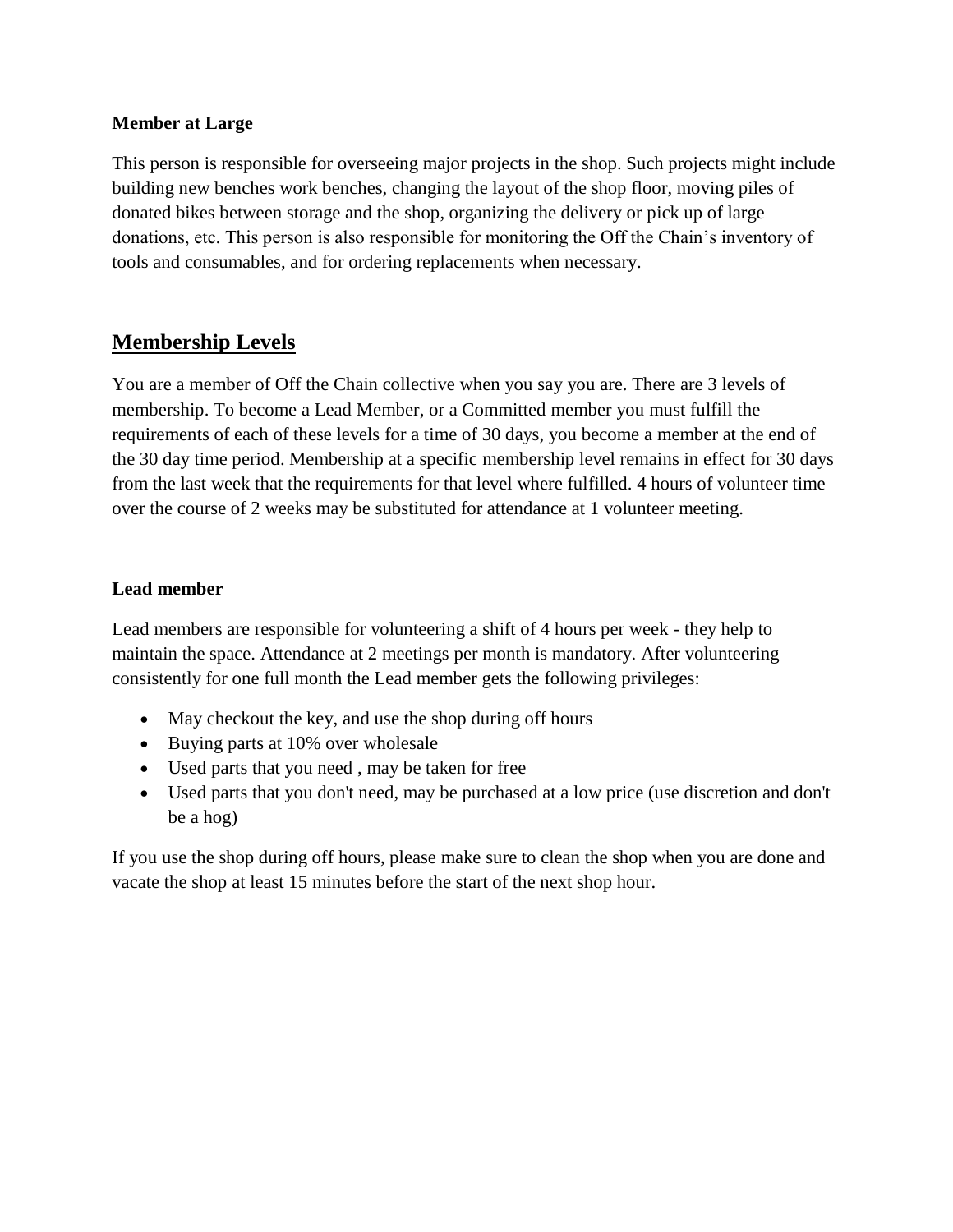### <span id="page-9-0"></span>**Committed member**

Committed members work at least 8 hours a month, either as an apprentice/aid to the core mechanics on a weekly basis, or by doing odd tasks from the chore list regularly. Attendance at 2 meetings per month is mandatory. After volunteering consistently for one full month the committed member gets the following privileges:

- New parts at 35% over Wholesale
- Used parts that you need , may be taken for free.
- Used parts that you don't need, may be purchased at a low price (use discretion and don't be a hog).

### <span id="page-9-1"></span>**Impromptu member**

Impromptu members are people who ask if they can do some work for that day, usually as a trade for shop use/assistance, and necessary used parts (and occasionally a new tube). The member is referred to a list of chores, and the value is determined by the mechanic.

# <span id="page-9-2"></span>**Shop Equipment**

#### <span id="page-9-3"></span>**Tools**

Every tool in the shop has a specific place where it belongs. There are several tool zones and each has a different color. There are labelings on the board for where each tool belongs for that zone. The tools are color coded, please make sure that you put tools back in their correct location and zone when you are done.

- There are specialty tools located at the manager's station. Please ask for permission before using any of these tools.
- Be careful using the tools as they can break easily. Use the right tool for the job. If you don't know how to use the tool ask the shift manager.

**If you break a tool, don't panic!** The purpose of the shop is to be a place of education and part of the education process is learning how to use tools. Please tell the shift manager what tool you broke, and write the name of that tool on the to buy list that is posted in the shop. Please keep the remains of the broken tool, and place them in to-be-fixed box located in the storage room – sometimes the tool can be salvaged with a little welding or TLC.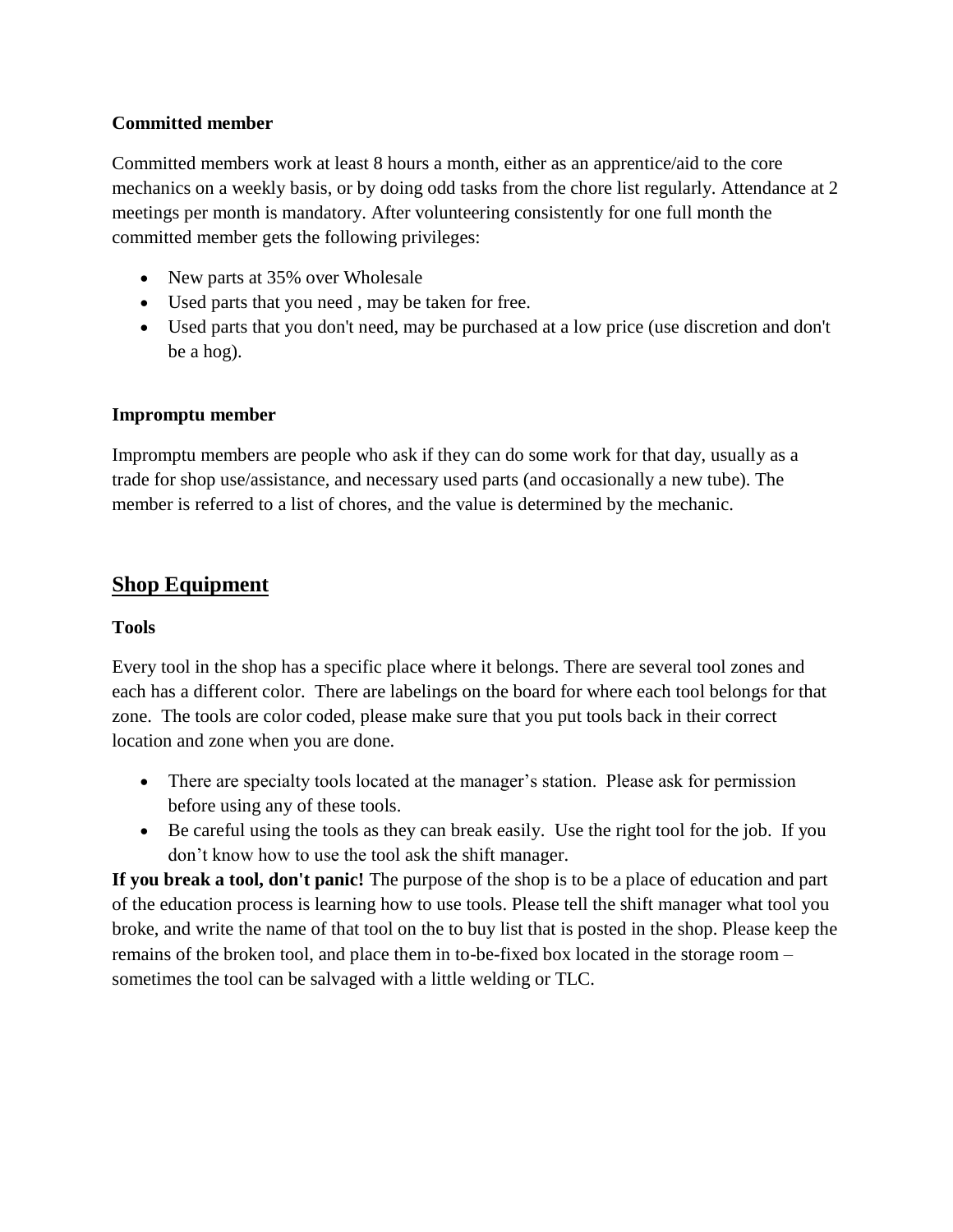- There is also the "to-go" tool set contained in the portable toolbox. This set can be used for remote activities such as community bike tune-ups, don't remove any tools or items from this toolbox.
- No tools are to be taken home by ANYONE.
- Spare tools are located in the storage room in the large tool box. When there are no more spares of a tool an order should be made.
- The computer in the shop has a spreadsheet that lists all the tools in the shop, complete with images, names.

# <span id="page-10-0"></span>**Supplies**

In order to be a more sustainable enterprise, Off the Chain tries to minimize our use of consumable supplies. Please consider your use of paper towels, grease, plastic silverware, chemicals, etc., before you use them. If we run out something place the name of the item on the to-buy list posted in the shop. If you need this item immediately you may purchase it and have the shop compensate you. Consult the shift manager before you do this. Make sure to handle all shop money according the the directions in this handbook.

There are typically two containers that are used for hand cleaner (orange-pumice soap). The newer one, stored in the supplies cabinet, contains full strength cleaner. The older one contains 1:5 solution of water to cleaner. When the solution needs to be refilled please fill it to this ratio. When the new (full strength) bottle is empty, it should be used for the solution and the old bottle can be recycled.

### <span id="page-10-1"></span>**Parts**

Every part has a specific location, if you don't know where a part goes put it in the to-be-sorted box. If you are looking for something to do put parts away that are in this box. This is a great way to learn where everything goes.

### <span id="page-10-2"></span>**Shop Bikes**

The shop has bikes and trailers that may be used by committed members for short-term personal use. Please place your name, date, contact phone number on the check out tag.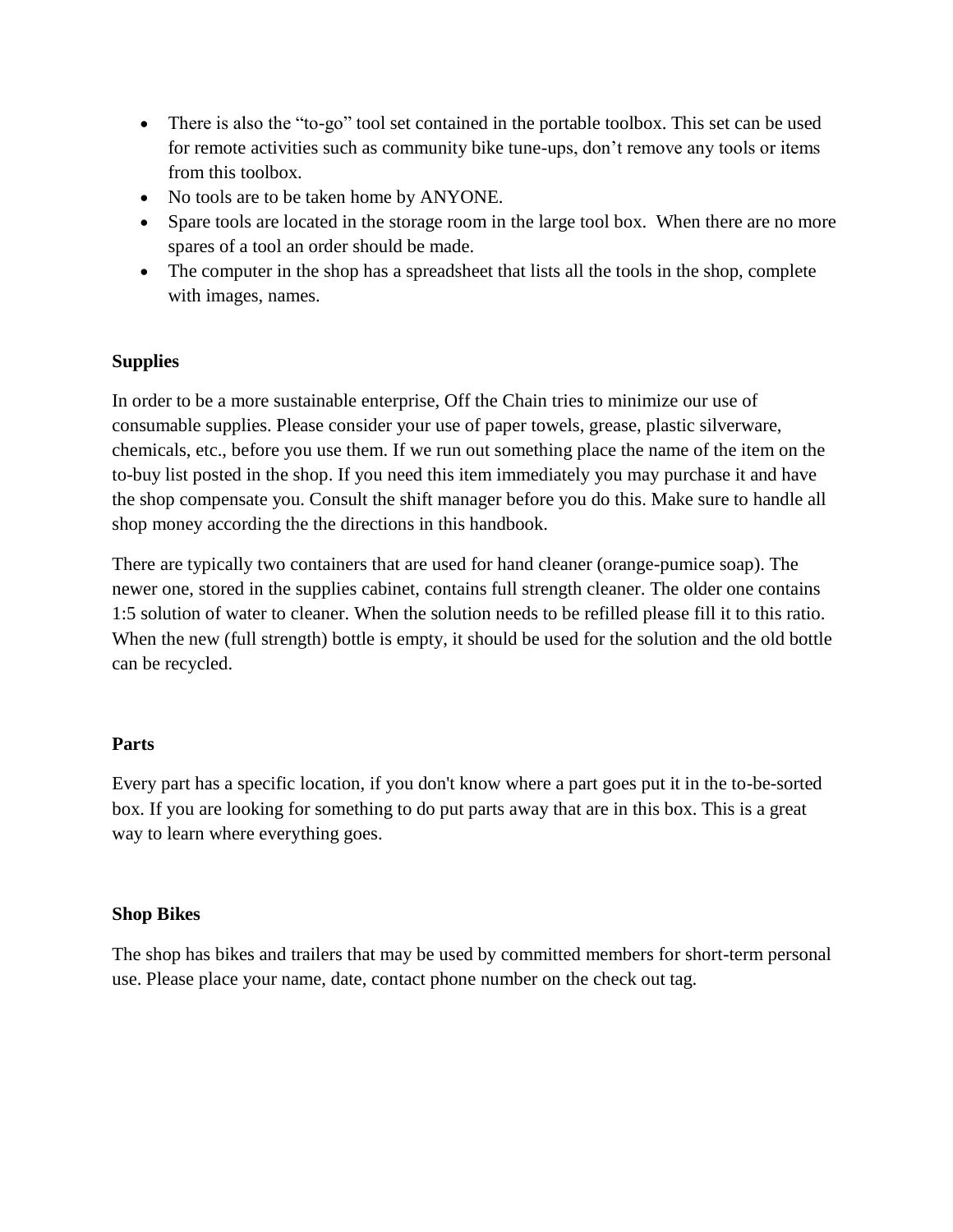#### <span id="page-11-0"></span>**Project Bikes**

Please feel free to work on you personal projects during any time that the shop is open and you are not facilitating open shop hours. Freak bikes and art bikes fit in well with the theme and the atmosphere of the shop – have fun!

We will not store or save any bikes. We will also not take any money prior to you being ready to take the items you purchase. We will not take any responsibility for any items left at the shop. You are responsible for your own belongings.

# <span id="page-11-1"></span>**Volunteering**

#### <span id="page-11-2"></span>**Shift Manager**

The shift manager is responsible opening and closing the shop at the scheduled time. The person in this position should be an accomplished mechanic and capable of making decisions regarding the day to day operations of the shop. This person will help answer technical questions and guide others in repair and the proper use of tools.

#### <span id="page-11-3"></span>**Shift Assistants**

Shift assistant may be any volunteers covering a shift other than the Shift Manager. These volunteers are encouraged to assist community members who come into the shop as much as they are able. This involves greeting and helping to diagnose the needs of shop users, and helping with repairs if the volunteer and shop guest are both comfortable. Volunteers are always encouraged consult the on of the posters of to-do tasks on the wall, to pick their own project to do for the shop while volunteering, or to ask the shift manager what needs to be done. Some of the work that Off the Chain might ask of volunteers may be dirty or tedious, but it is all valuable to the collective. We are too busy to waste our volunteers' time with work that doesn't need to be done.

#### <span id="page-11-4"></span>**All volunteers**

You will assist community members in their bike business, i.e. showing how to repair broken bikes, giving practical advice and offering bike enthusiasm. You will also be working on community bikes in need of repair and maintenance. Don't forget to have fun. If you start to feel like working at the shop is drudgery then consider why you are volunteering here. Sometimes burn-out strikes when we least expect it. It's better to work fewer hours, and be more productive, than to work more and hate it!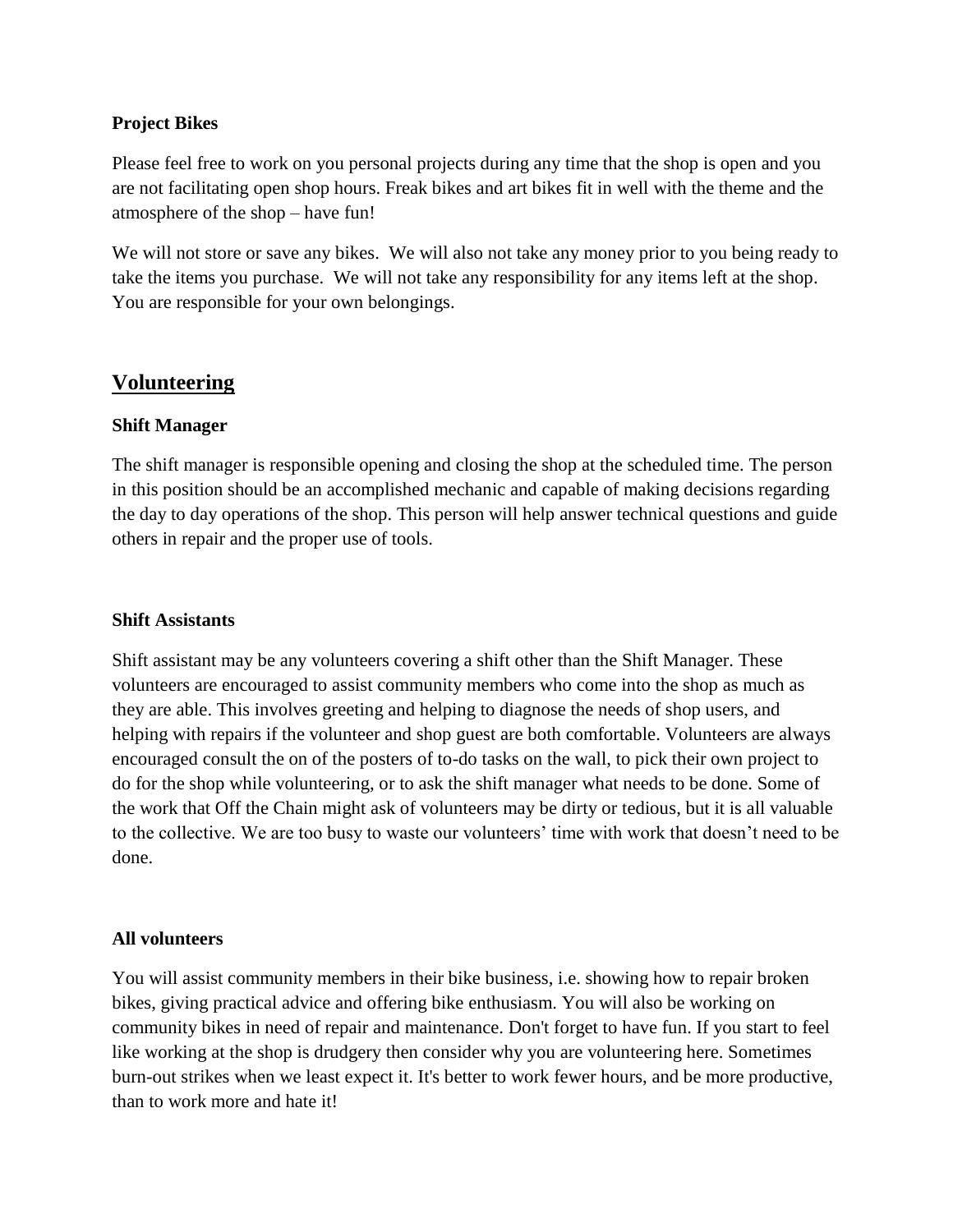### <span id="page-12-0"></span>**Sign in**

All volunteers and community members must sign-in prior to doing any work at the shop.

# <span id="page-12-1"></span>**Access Code Policy**

The combinations to both the internal and external shop locks are restricted to Committed Volunteers. In emergencies, or to cover a shift that would otherwise not be covered, the codes may be given to a volunteer who does not meet the requirements to be considered Committed. If you need to use the shop during off hours, contact a Lead Member and have them chaperon you.

# <span id="page-12-2"></span>**Running the Shop**

### <span id="page-12-3"></span>**Opening**

- 1. Unlock the front door, and prop it open (in warm weather).
- 2. Turn on the lights.
- 3. Sign in.
- 4. Turn on the computer, and stereo if you want music.
- 5. Check the voice mail. Dial 258-6822 (OTCC) and press \* then enter our code: 2811. Respond to any messages appropriately, or write them down so that the appropriate person gets them.
- 6. Clean up any trash, or projects that were left out. Make a note in the sign-in log of any messes or other things of note.
- 7. Make sure that there are no missing tools.
- 8. Put the open sign in front of the shop.

### <span id="page-12-4"></span>**During**

We are all responsible for running the shop.

- The shift manager is responsible for making on the spot decisions while the shop is open.
- While you are repairing "Fixer" bikes keep a list on the tag that is attached to the bike of what repairs you have done and any additional issues that you encounter.
- Remain aware of new arrivals at the shop. Greet everyone as they arrive, and inform them about the nature of the shop and membership. Refer newcomers to this handbook if appropriate. Find out their needs and give them an estimate of how soon they can expect assistance.
- Let newcomers know to ask for assistance before using unfamiliar tools. All threading/facing (cutting) tools, headset installation tools, pin spanners, chain breaker, and cassette lock ring removers are to be used only after training.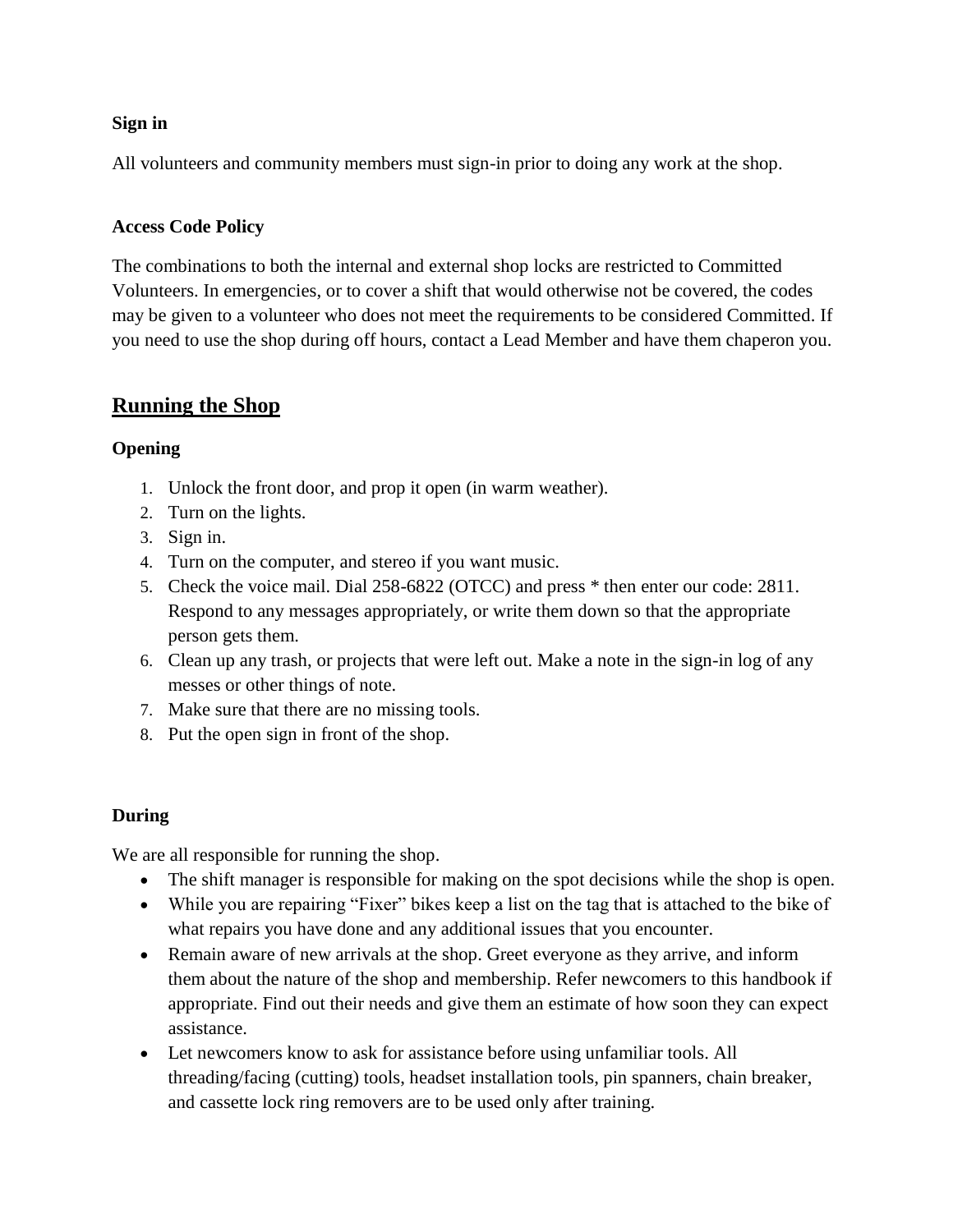- Used Parts are priced on a "pay what you can" basis. Please advise people who need parts the approximate value of the parts that they need. Direct them to deposit what they can in the donation container. Most parts will be priced in the \$5 to \$30 range. Remember: "pay what you can" doesn't mean that the parts and labor are free – unless you can't pay for them.
- New parts are priced as affordably as is possible while covering Off the Chain's costs. Consumables such as cables, housing, and new chains are priced as marked.
- We do not accept IOU's.
- We do not buy parts or bikes from walk-ins.
- We do not offer consignment.
- During slow times when there are no community members to help, you can strip bikes, repair fixer-uppers, sort parts in the to-be-sorted bin, clean the shop, or perform any other useful job for the shop.
- Shop hours are for working with community members and Off the Chain bikes. It's not volunteering if you're working on your own bike.
- Please follow and set an example of the shop rules.
- Love your neighbor and be kind and respectful to all who come into the shop.

# <span id="page-13-0"></span>**Closing**

- 1. Clean up any parts and trash that have been left out both inside and outside the shop.
- 2. Bring in the signs and lock the exterior door.
- 3. Empty the donation box and enter the shift totals on the ledger (see above).
- 4. Turn off the computer.
- 5. Sweep the floor.
- 6. Sign out.
- 7. Lock and close the Shop door.
- 8. Make sure that the shop door is locked and closed.
- <span id="page-13-1"></span>9. Double check that the shop door is closed, **seriously**!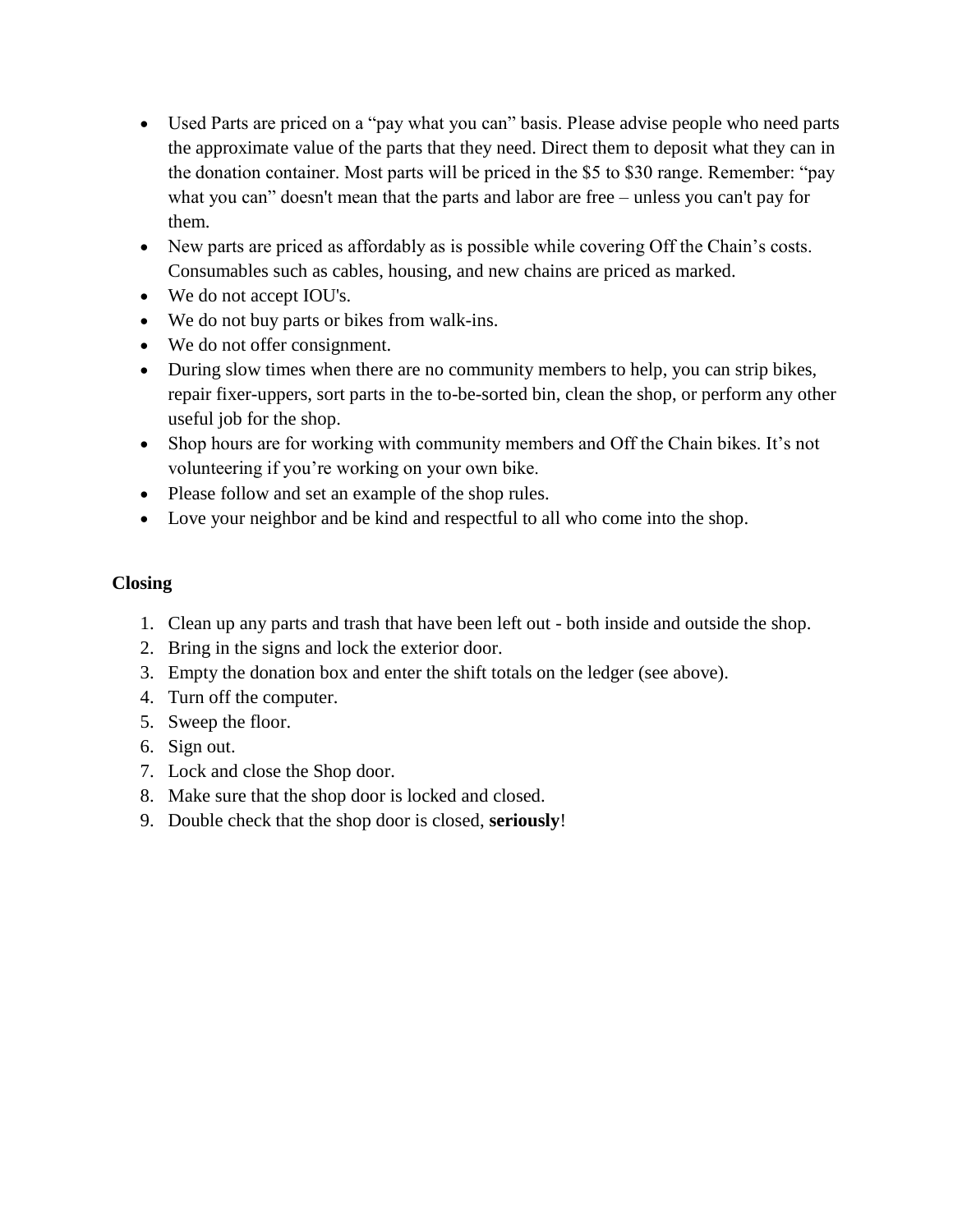### **Distributor Accounts and Wholesale Parts**

One of the benefits of volunteering at Off the Chain is access to discounted bike parts and supplies via our wholesale accounts. If you would like to place an order talk with the treasurer.

When you are prepared to place an order make a list of the parts you would like. This list should include part number, quantity, brief description, cost per group of same-items, and total cost. You will need to pay the net cost of your order plus 20% to the treasurer before the order is placed. Depending on what is ordered, there may be slight recalculations of shipping costs when the order arrives. Parts may not be taken until the treasurer or another officer has sorted the order and said that it is ready to be distributed.

# <span id="page-14-0"></span>**Shop Rules**

- No violence or intimidation, this includes racist or sexist behavior. You will be asked to leave if you violate this rule. If you see someone acting like this, it is your responsibility to stop them; **ask for help** if you need it.
- **No drugs may be used at the shop – this includes alcohol**. Breaking of this rule is grounds for immediate and permanent removal from the shop.
- Leave the shop cleaner than when you arrived.
- Put items back where they belong.
- Be respectful of everyone in the shop, we all have a right to be here.
- If you have a question about bikes or parts, speak with the shift manager or a lead volunteer.
- The shop is to be locked and the lights are to be shut down upon exiting.

# <span id="page-14-1"></span>**Communications**

- Website: [www.offthechainak.org](http://www.offthechainak.org/)
- Phone: 907-258-OTCC
- Mailing Address: Off the Chain Suite W-15, west end of Mat-Maid building, Anchorage, AK 99503

# <span id="page-14-2"></span>**Regular Meetings**

Meetings are held on a weekly basis at the shop. Typically, meetings are held in the evening at a time that is convenient to everyone, meeting times will be posted in the shop, listed in the voicemail (258-OTCC), and posted on the website (offthechainak.org). Decisions are made by a 75% majority of the members who are present and vote. If you are not present then you may not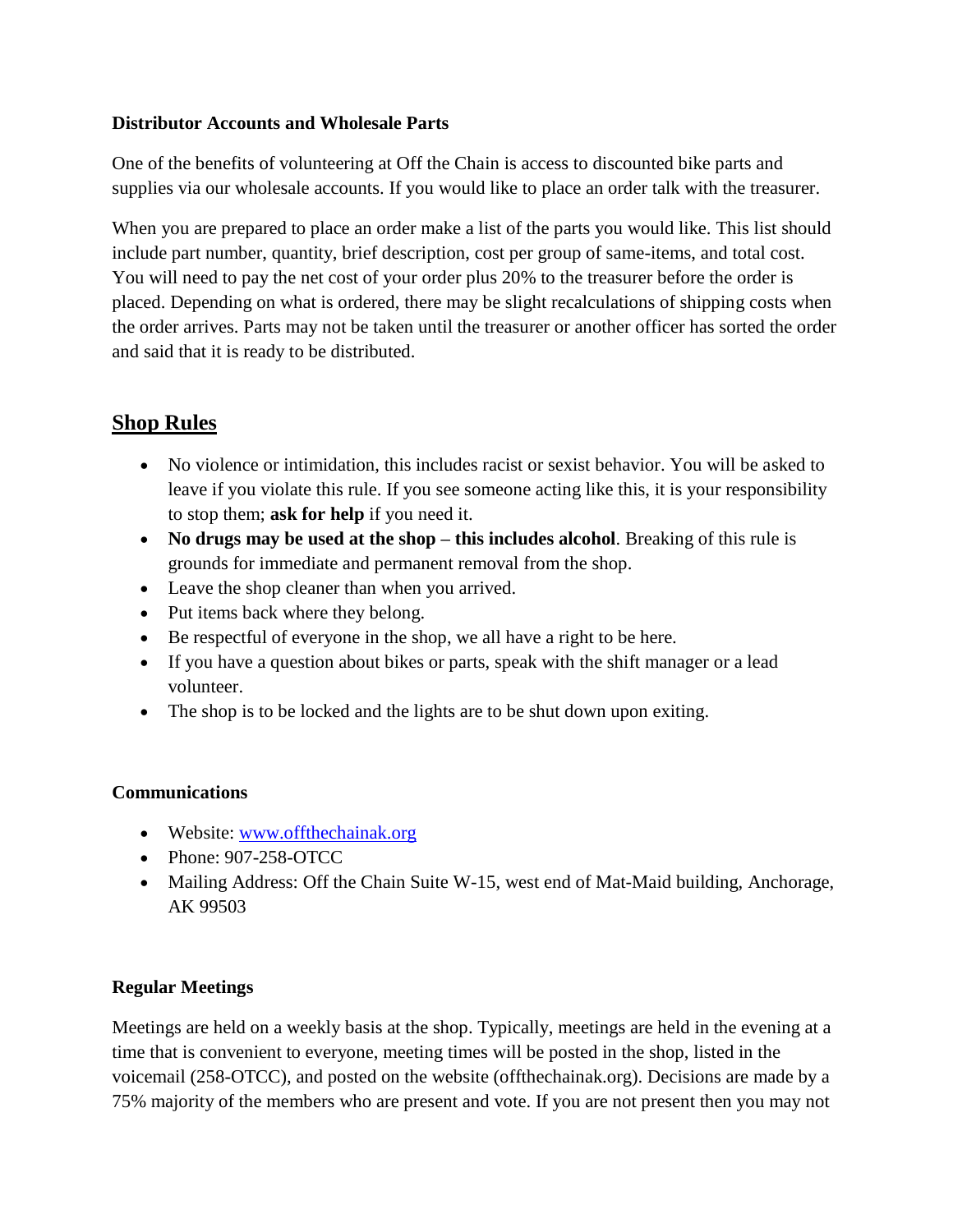vote. Only Committed Members and Lead Volunteers may vote at meetings. Off the Chain will have food for attendees so that no one goes hungry. Feel free to bring food, but don't feel obligated.

One person will be the moderator of the meetings. This person will start the meeting, call on people when they raise their hand, and keep the meeting on track. We try to keep meeting times to about one hour. At the beginning of the meetings everyone should introduce themselves. The moderator will then ask for the names and topics of everyone who has old business. Old business will then be considered. At the end of old business the same process will be repeated with new business.

Please raise your hand to make a comment, and only speak when it is your turn.

# <span id="page-15-0"></span>**Annual Meetings**

Once a year, Off the Chain hosts an annual meeting. At this meeting yearly business is handled. This includes:

- New officers are evaluated and elected by secret ballot
- Long-term goals of the shop are discussed
- Achievements from the previous year are presented

Please plan on attending this meeting as we hope to have 100% member attendance. This meeting is a potluck, so bring some food.

# <span id="page-15-1"></span>**Problem Meetings**

If a member refuses to follow the recommendations in this handbook, or otherwise defies the wishes of the membership of the shop, a meeting may be held that includes all officers (80% for a quorum) and lead members (any who wish to join). The person that the meeting is about is not welcome. At this meeting the people present will decide what the best course of action is. The member in question will then be presented with a document that contains:

- Reasons for the disciplinary action
- What action the membership wishes to take
- Steps that the member may take to solve the problem

<span id="page-15-2"></span>Everyone makes mistakes now and then, and we all go through hard times; this meeting should be a last step. It should only happen when all other avenues have failed.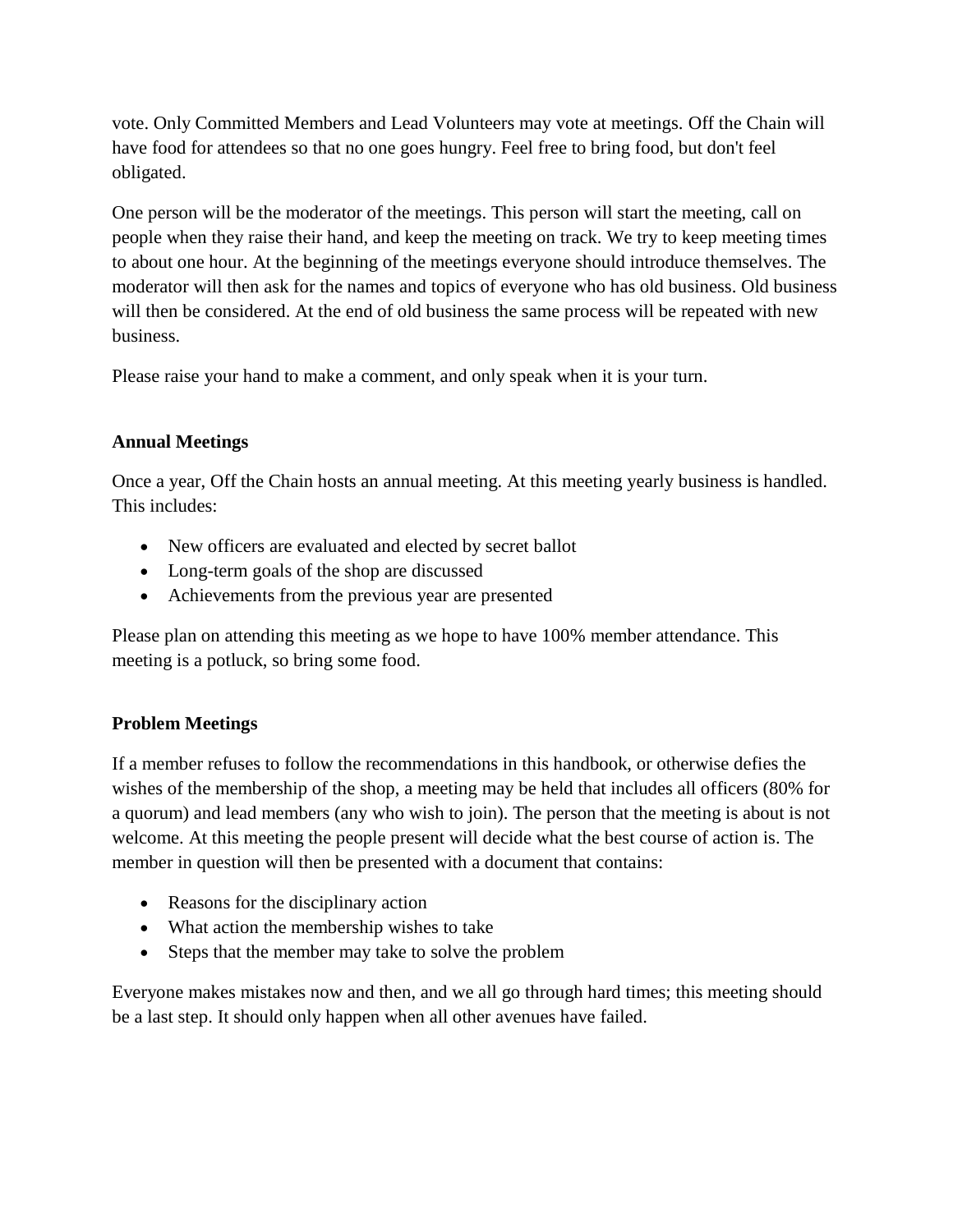# **Clerkships**

At this time Off the Chain has no paid positions – we are completely volunteer run.

# <span id="page-16-0"></span>**Classes**

Off the Chain hosts Biking 101, and Biking 201 classes as part of our Memorandum of Understanding with the city. At a minimum, these classes will be put on once a year; however, they may be put on more often. Check with the Outreach Coordinator to find out when the next class is. Classes will also be posted on the calendar located on the website.

# <span id="page-16-1"></span>**Special Events**

Special events are highly encouraged. If you are interested in scheduling an event please contact the Outreach Coordinator. Events must be scheduled during non-shop hours, and be approved at the member meeting at least 7 days prior to the event. If you need people to help out at the event, contact the Volunteer Coordinator.

# <span id="page-16-2"></span>**Minors**

- A person under 18 may not buy or be given a bike. A parent or guardian must be contacted prior to transferring a bike to a minor. A phone call is an appropriate means of contact.
- There must be at least 2 adults in the shop if there is a person under 16 in the shop. Parents or guardians are preferred.
- Children do not get free bikes, unless warranted by special situations.

# <span id="page-16-3"></span>**Build-a-Bike Policy**

### <span id="page-16-4"></span>**Rationale**

Off the Chain's original plan to get bikes into the hands of the people of Anchorage consisted of the lend-a-bike program that stipulated a 3 month bike loan in return for a \$30 deposit. This program was successful in getting people on bikes, but was difficult to administer due to cash being tied up in escrow and paperwork tracking. Approximately 75% of borrowed bikes where not returned. The need for a simpler program was obvious.

The Build-a-bike program was born to address these issues. It provides the same service as the lend-a-bike program, but allows people to keep the borrowed bike at the end of the 3 month period. This also prevents people from taking advantage of the shop by borrowing a bike with a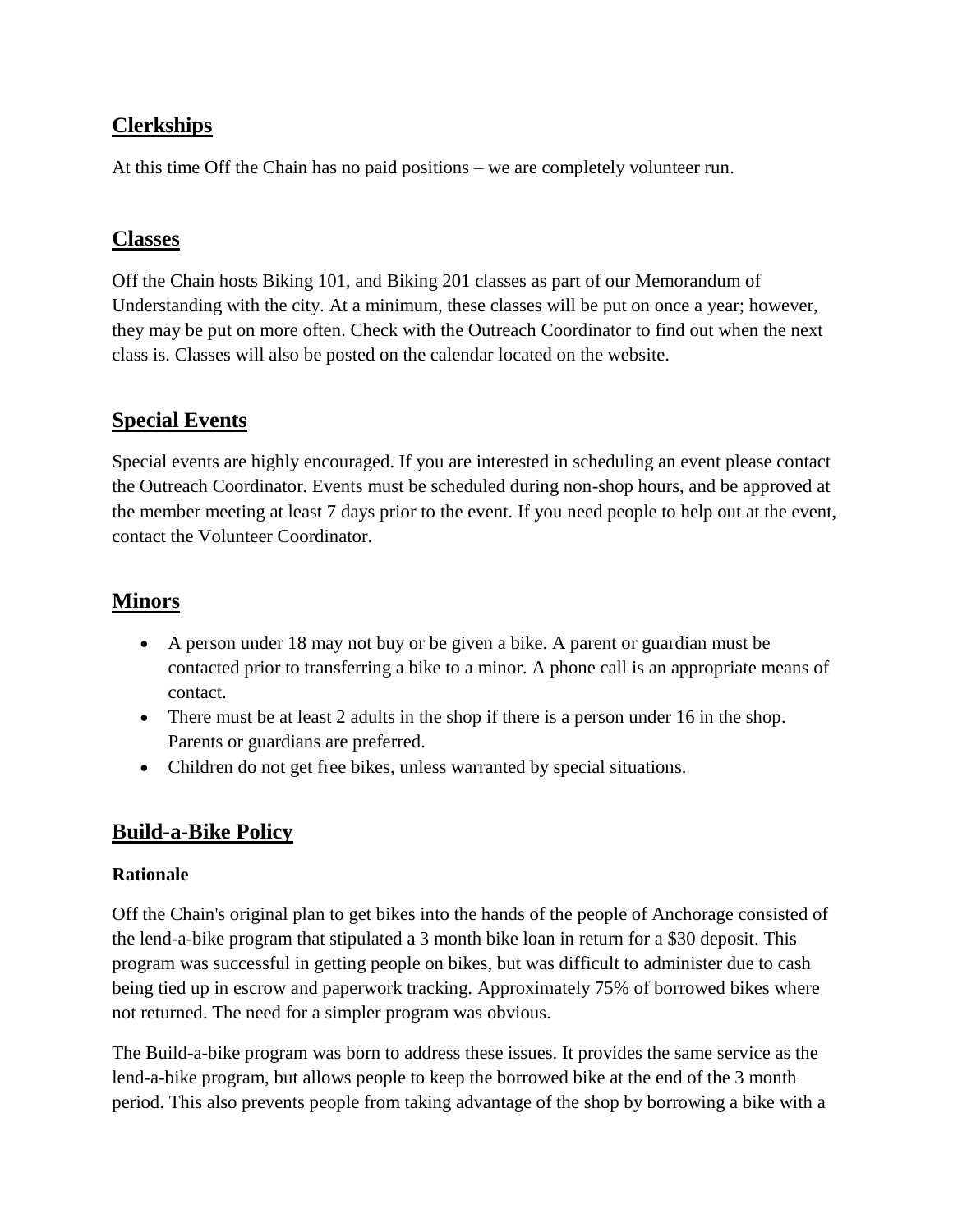high retail value, providing a \$30 deposit, then never returning the bike.

It is important to keep in mind that all bikes sold are for the purposes of education on bike use and maintenance. We should not compete with local bike shops. If a person is not willing learn how to tune up the bike they are about to buy, they should be referred to a local bike shop.

# <span id="page-17-0"></span>**Details**

- We do not loan bikes
- All bikes have a 3 month return policy (100% money back, minus cost of repairs)
- There must always be at least 1 bike priced at \$30 in the shop. If need be sell the lowest priced bike at \$30.
- Work is paid at \$10/hour credit.
- A maximum of \$50 shop credit may be used toward the purchase of a complete bike. There is no limit on the amount of credit used towards parts.
- Bike prices may be adjusted at the discretion of the shift manager (please be transparent and honest).
- Shop hours worked cannot be refunded in cash these are volunteer hours.
- A purchaser may combine volunteer hours and cash.
- All volunteer hours used toward the purchase price of a bike must be credited prior to the purchase of a bike.
- We want you to learn, more than we want your money.
- We don't buy bikes to refurbish.
- High-end parts may be sold for fund raising purposes. Try to sell locally before selling online. We do this to pay expenses, and lower the prices of bikes and parts.

# <span id="page-17-1"></span>**Pricing Bikes**

- The cost of bikes should be very affordable since the goal is to give people knowledge and confidence to ride their bikes, not make money. We should make sure to cover our costs, and only our costs.
- The Shift manager is responsible for setting the price of a bike, keeping in mind the components and time that have been put into the bike.
- <span id="page-17-2"></span>• Feel free to question the price of bikes.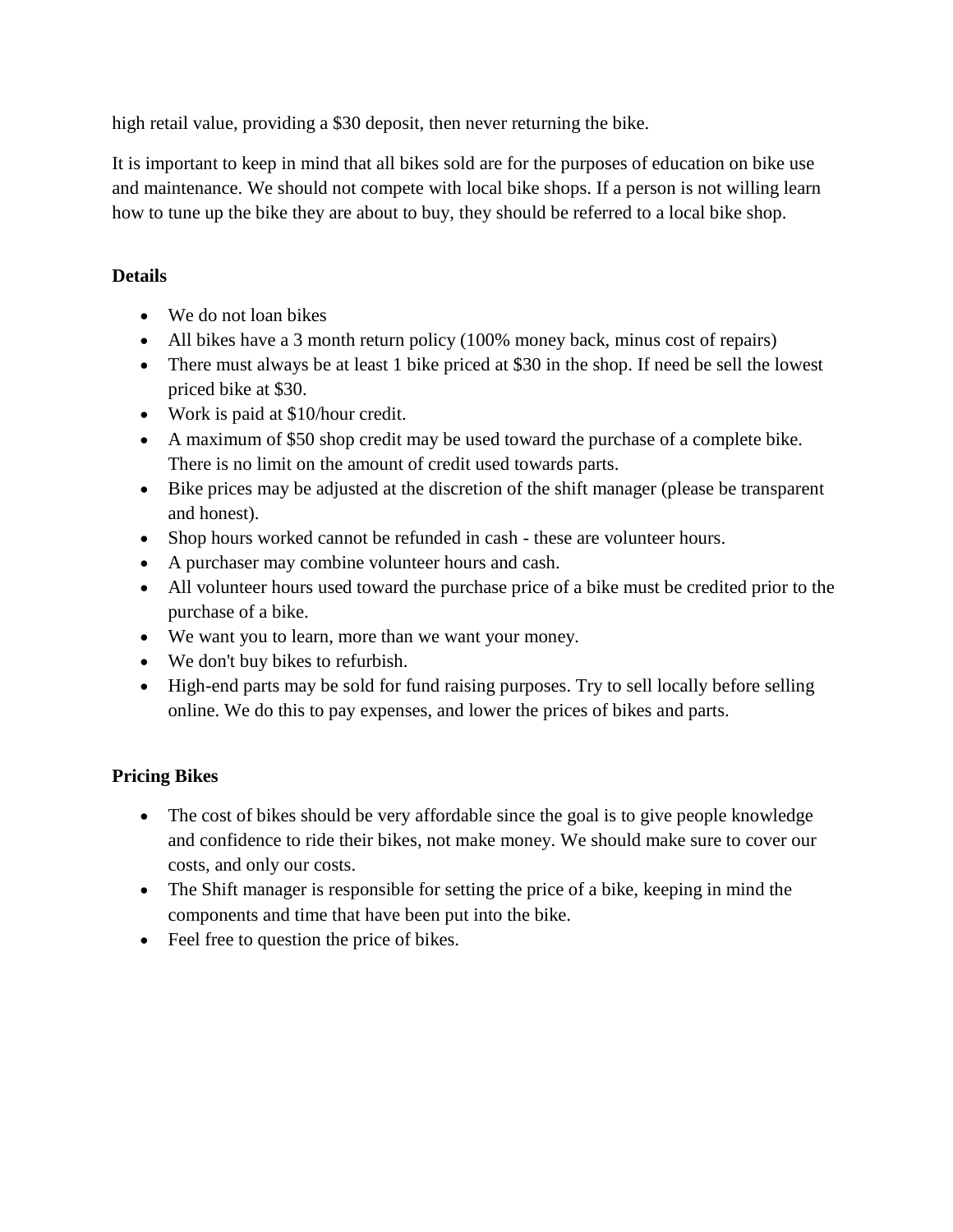### **When Selling a Bike**

- 1. Fill out a bike-sale receipt form.
- 2. Make sure that purchaser name, date, bike make, bike model, bike serial number and price are included.
- 3. File the receipt in the receipt folder (blanks should be in the folder).
- 4. Give a paper receipt to the purchaser.
- 5. Put money in the money bag and record the transaction in the log.
- <span id="page-18-0"></span>6. Make sure the customer understands the return policy.

### <span id="page-18-1"></span>T**arget Audiences**

The following list is made of the different types of people who off the chain makes an attempt to consider with the build-a-bike policy.

- Person who has walked a long distance to the shop who needs a bike, has no money, can't return due to time constriction.
	- o This person can tune up a waiting bike and purchase it on the spot (with volunteer time).
- College student, has money, has no time.
	- o If the person does not want to spend time working on their bike they should be referred to a local bike shop.
- Children who come in, need bike/parts. No money.
	- o The parent needs to be contacted, if appropriate furnish a bike and put the kid to work!
- Average working person, restricted money/time.
	- o May mix volunteer hours(learning to tune up their bike) and money to pay for bike.
- Person who wants a bike fixed for them. Has money, no time. Trying to get a bargain.
	- o Send to local bike shop.
- Person with money and time who wants to build up a "cherried" bike.
	- o This person may come to the shop and work on their bike, purchasing parts from us or the local shop.
- Carp
	- o Always welcome in the shop.
- Single parent with kids, no money/time wants a bike for their children.
	- o If the situation warrants the shop manager may give the children bikes.
- Tourist who wants to rent a bike for the season.
	- o Send them to a local bike-rental shop.